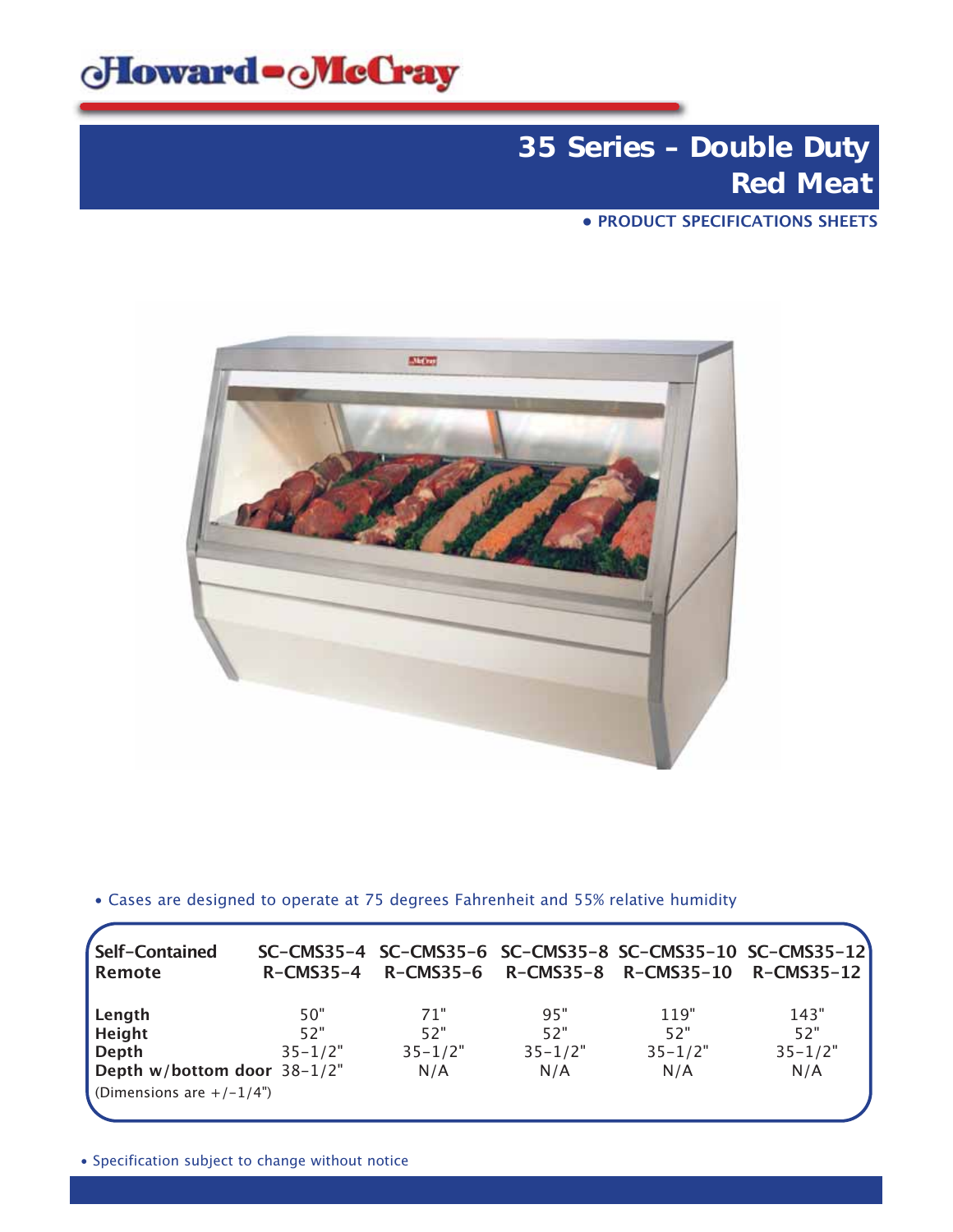## **Standard Specifications and Optional Features**

| <b>CONSTRUCTION</b><br>UL Classified to ANSI/NSF 7<br>Foamed in place CFC free foam<br>Triple pane insulated front glass-26"H<br>Heavy gauge steel super structure<br>Bottom storage<br>Drain is included for cleaning | <b>FINISHES</b><br>Satin finish extrusion on doors and door tracks<br>Designer white exterior front and ends<br>Stainless steel mirror trim<br>Stainless steel heavy gauge top - 17" W<br>Designer white exterior rear                                                                                                                                                                                       |
|------------------------------------------------------------------------------------------------------------------------------------------------------------------------------------------------------------------------|--------------------------------------------------------------------------------------------------------------------------------------------------------------------------------------------------------------------------------------------------------------------------------------------------------------------------------------------------------------------------------------------------------------|
| <b>INTERIOR</b><br>Designer white interior ends<br>White aluminum floor (bottom storage area)<br>Air insulated baffle (prevents moisture from<br>dripping into display area)                                           | <b>REFRIGERATION</b><br>Copevap system (eliminates need for condensate pan)<br>R134a expansion valve system<br>Gravity coil located at inside top of unit and<br>bottom storage area<br>Humidity coil located at main deck<br>Self contained system<br>Automatic defrost controlled by time clock-(self<br>contained units only)<br>Temperature control maintains constant temperatures<br>Remotes available |
| <b>EXTERIOR</b><br>Double pane rear removable doors<br>Newly designed rear compression door jamb<br>Removable front grille allows for cleaning<br>Removable rear grille for easy servicing                             | <b>LIGHTING</b><br>2 Rows of T12 lighting at top of unit                                                                                                                                                                                                                                                                                                                                                     |
| <b>ELECTRICAL REQUIREMENTS</b><br>115V/60Hz/1Ph<br>Unit must be hard wired<br>UL/CUL listed<br>115V-12AMP general purpose receptacle (wired<br>separately)                                                             | <b>Important Note: All refrigerated cases are</b><br>designed to operate in an environment of<br>75 degrees and 55% relative humidity.<br><b>Important Note: Product must be cooled</b><br>before being displayed within the case.                                                                                                                                                                           |

### OPTIONAL FEATURES

| Scale stand                        | Front bumpers 1" or 3"                       |
|------------------------------------|----------------------------------------------|
| Paper cutter                       | Door locks                                   |
| Paint, laminate or stainless steel | Digital thermometer                          |
| l Mirrored doors                   | Pass thru front doors 4', 6' and 8 foot only |
| Stainless steel mezzanine shelf    | Meat platters                                |
| Drop work shelf                    | Red meat bulbs                               |



*A Division of HMC Enterprises LLC • 2501 Grant Avenue • Philadelphia, PA 19114 USA (215) 464-6800 • 1-800-344-8222 • Fax (215) 969-4890 • E-Mail: sales@howardmccray.com • www.howardmccray.com*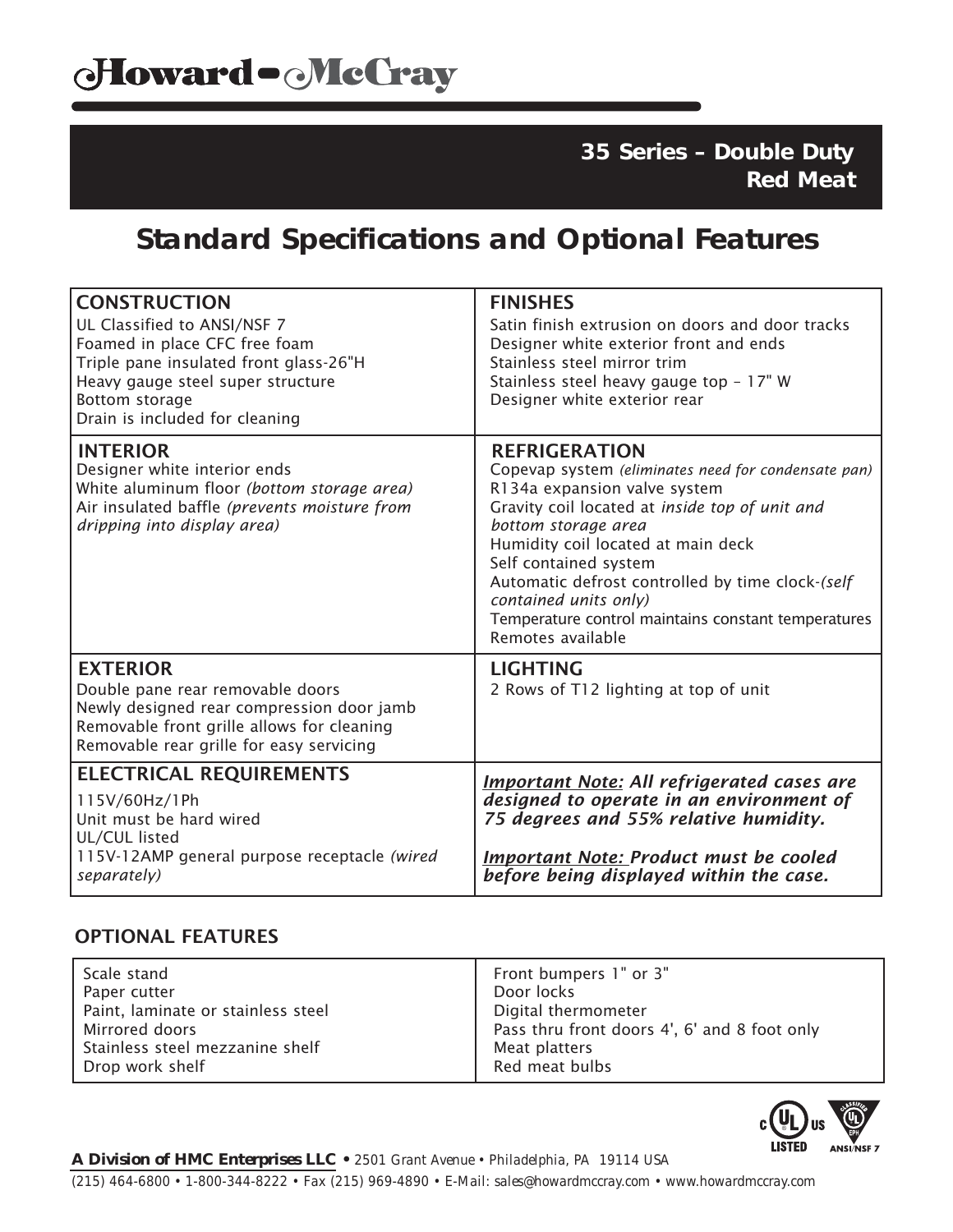## **Technical Data**

| <b>Model</b>                                                                                                                                                                                                                                                                         | Self contained SC-CMS35-4                             |                                                                                                                                                         | <b>SC-CMS35-6</b>                                                                                                                          | <b>SC-CMS35-8</b>                                                                                                              | SC-CMS35-10 SC-CMS35-12                                                                                                        |                                                                                                                                |
|--------------------------------------------------------------------------------------------------------------------------------------------------------------------------------------------------------------------------------------------------------------------------------------|-------------------------------------------------------|---------------------------------------------------------------------------------------------------------------------------------------------------------|--------------------------------------------------------------------------------------------------------------------------------------------|--------------------------------------------------------------------------------------------------------------------------------|--------------------------------------------------------------------------------------------------------------------------------|--------------------------------------------------------------------------------------------------------------------------------|
|                                                                                                                                                                                                                                                                                      | <b>Remote</b>                                         | <b>R-CMS35-4</b>                                                                                                                                        | <b>R-CMS35-6</b>                                                                                                                           | <b>R-CMS35-8</b>                                                                                                               | R-CMS35-10  R-CMS35-12                                                                                                         |                                                                                                                                |
| Length<br><b>Height</b><br><b>Depth</b><br>Depth with bottom door<br>(Dimensions are $+/- 1/4$ ")                                                                                                                                                                                    |                                                       | 50"<br>52"<br>$35 - 1/2"$<br>$38 - 1/2"$                                                                                                                | $\overline{71}$ "<br>52"<br>$35 - 1/2"$<br>N/A                                                                                             | 95"<br>52"<br>$35 - 1/2"$<br>N/A                                                                                               | 119"<br>52"<br>$35 - 1/2"$<br>N/A                                                                                              | 143"<br>52"<br>$35 - 1/2"$<br>N/A                                                                                              |
| <b>Operating temperature</b><br>Refrigerant (expansion valve)<br><b>Compressor size HP</b><br>Temperature control set-<br>tings @ 75°F, 55%RH                                                                                                                                        | Self contained<br>Self contained<br>CUT IN<br>CUT OUT | 34°F to 36°F<br>R134a<br>1/4<br>40<br>20                                                                                                                | 34°F to 36°F<br>R134a<br>1/3<br>40<br>20                                                                                                   | 34°F to 36°F<br>R134a<br>1/2<br>40<br>20                                                                                       | 34°F to 36°F<br>R134a<br>1/2<br>40<br>20                                                                                       | 34°F to 36°F<br>134a<br>3/4<br>40<br>20                                                                                        |
| Defrost per day (24 hours)<br>BTU's at +20°F Evap. Temp.<br><b>Voltage</b><br>Amperage<br>Amperage, lights only<br>Cord and plug                                                                                                                                                     | Air Defrost<br>Remote<br>Self contained<br>Remote     | 1 per day<br>1400<br>115V<br>6.0A<br>0.8A<br><b>No</b>                                                                                                  | 1 per day<br>2100<br>115V<br>8.7A<br>1.3A<br><b>No</b>                                                                                     | 1 per day<br>2800<br>115V<br>11.2A<br>1.6A<br><b>No</b>                                                                        | 1 per day<br>3500<br>115v<br>13.8A<br>2.4A<br><b>No</b>                                                                        | 1 per day<br>4200<br>115V<br>17.4A<br>2.4A<br><b>No</b>                                                                        |
| <b>Exterior color</b><br>Interior color<br><b>Floors</b><br># of top doors<br>Door size<br># of bottom doors<br># of coils<br><b>Bottom storage</b><br><b>Front glass</b><br># of main deck shelves<br>Main deck size<br>Cubic capacity (ft <sup>3</sup> )<br><b>Mezzanine Shelf</b> | Self contained<br>Remote                              | White<br>White<br>White<br>2<br>19-3/16'X19-3/16"<br>external<br>1<br>2<br>3<br>Yes<br>26" X 45"<br>$\overline{c}$<br>31-5/8"X22-1/4"<br>30<br>Optional | White<br>White<br>White<br>2<br>29-5/8"X19-3/16"<br>2<br>$\overline{c}$<br>3<br>Yes<br>26" X 66"<br>3<br>31-5/8"X22-1/4"<br>45<br>Optional | White<br>White<br>White<br>4<br>19-3/16'X19-3/16"<br>2<br>4<br>3<br>Yes<br>26" X 90"<br>4<br>31-5/8"X22-1/4"<br>60<br>Optional | White<br>White<br>White<br>4<br>23-1/2"X19-3/16"<br>3<br>4<br>3<br>Yes<br>26" X 114"<br>5<br>31-5/8"X22-1/4"<br>75<br>Optional | White<br>White<br>White<br>4<br>29-5/8"X19-3/16"<br>4<br>4<br>3<br>Yes<br>26" X 138"<br>6<br>31-5/8"X22-1/4"<br>90<br>Optional |

#### SHIPPING INFORMATION

| Height<br>Depth<br>Length<br>Gross weight | Self contained<br>Remote | 58"<br>44"<br>61"<br>500#<br>460# | 58"<br>44"<br>87"<br>645#<br>595# | 58"<br>44"<br>109"<br>900#<br>845# | 58"<br>44"<br>35"<br>230#<br>175# | 58"<br>44"<br>57"<br>1344#<br>1295# |
|-------------------------------------------|--------------------------|-----------------------------------|-----------------------------------|------------------------------------|-----------------------------------|-------------------------------------|
| Cubic feet                                |                          | 90ft <sup>3</sup>                 | 28ft <sup>3</sup>                 | 160ft <sup>3</sup>                 | 200ft <sup>3</sup>                | 231ft <sup>3</sup>                  |

• Cases are designed to operate at 75 degrees Fahrenheit and 55% relative humidity

• Cases are equipped with drains; check your local building codes for connection requirements.

• Specification subject to change without notice